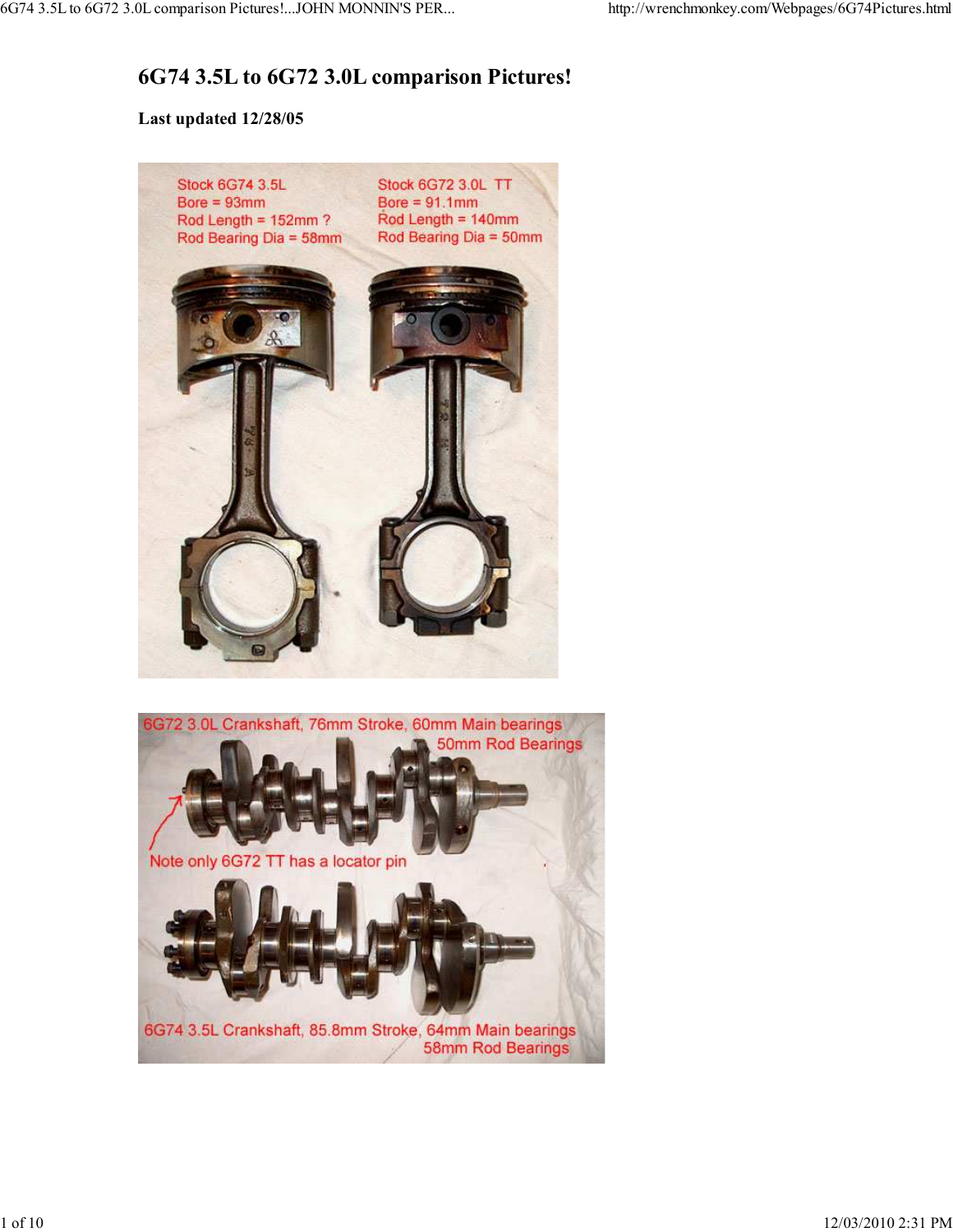

6g74 DOHC CAM gears timing marks (that line up with the valve covers) are 1/2 a tooth different from 6G72.

6G72 cam gear has a dot in the center of the tooth You can see the 6G74 Cam gear underneath the 6G72 Gear in this picture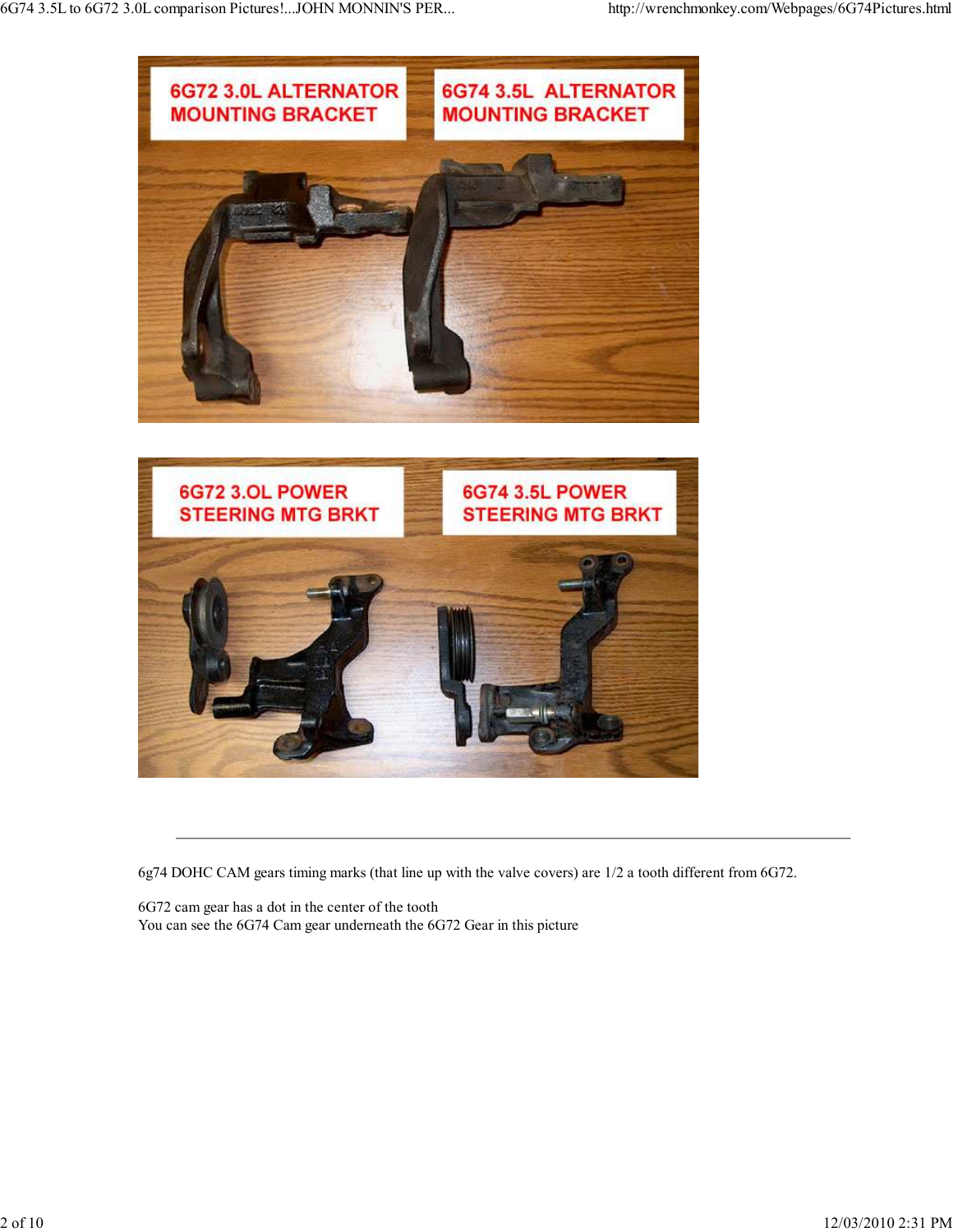

6G74 cam gear has a line between the teeth, this is the one you need.



The DOHC Montero Oil pan is a little large and the dipstick tube is on the wrong side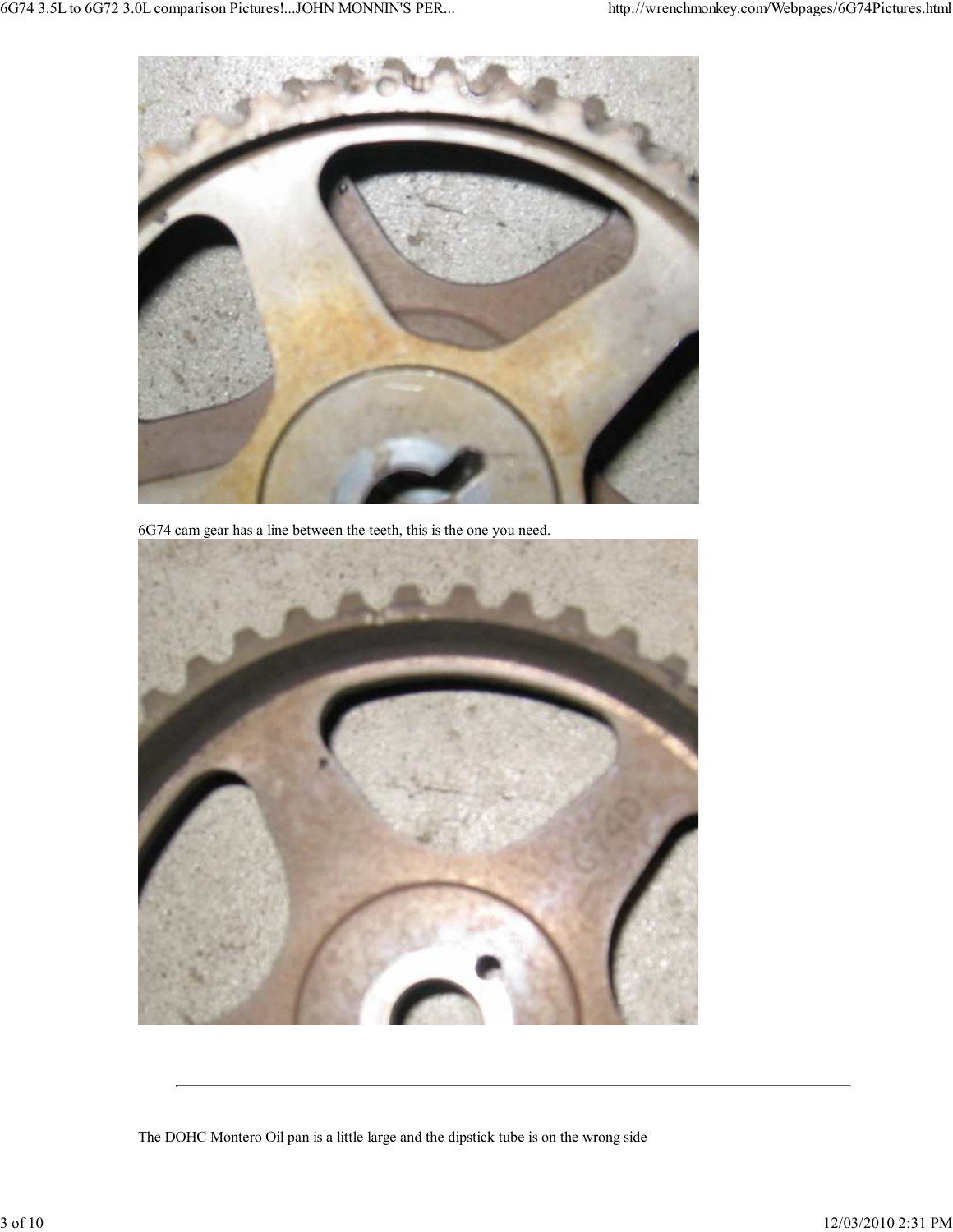

DOHC Montero engine, Notice the thermostat housing on the wrong side of the engine Also notice the Timing belt covers are very ugly and I don't know if they are useable



Oleg Reznik from Latavia may be the first person to complete a 6G74 Swap. He made the Montero thermostat housing work in his 6G74 Swap with a LOT of creative water plumbing!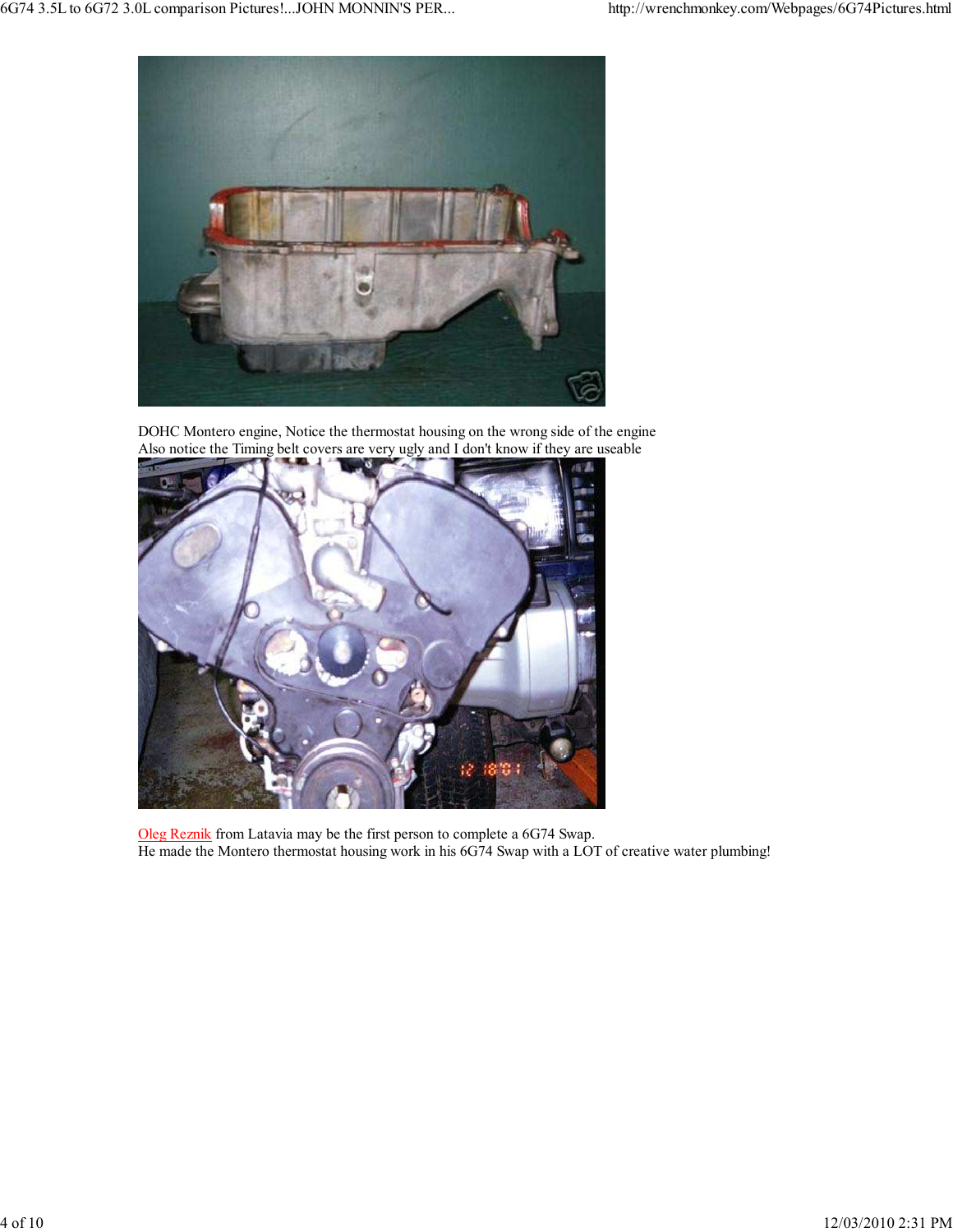

All of the pictures below were provided by Steve  $@$  speedfreakracing Steve is using a DOHC Montero engine to do a 6G74 swap into a FWD naturally aspirated 3000GT

DOHC Montero engine, Notice the engine mount and oil filter housing that are not useable Also notice the oil dipstick tube on back side of engine

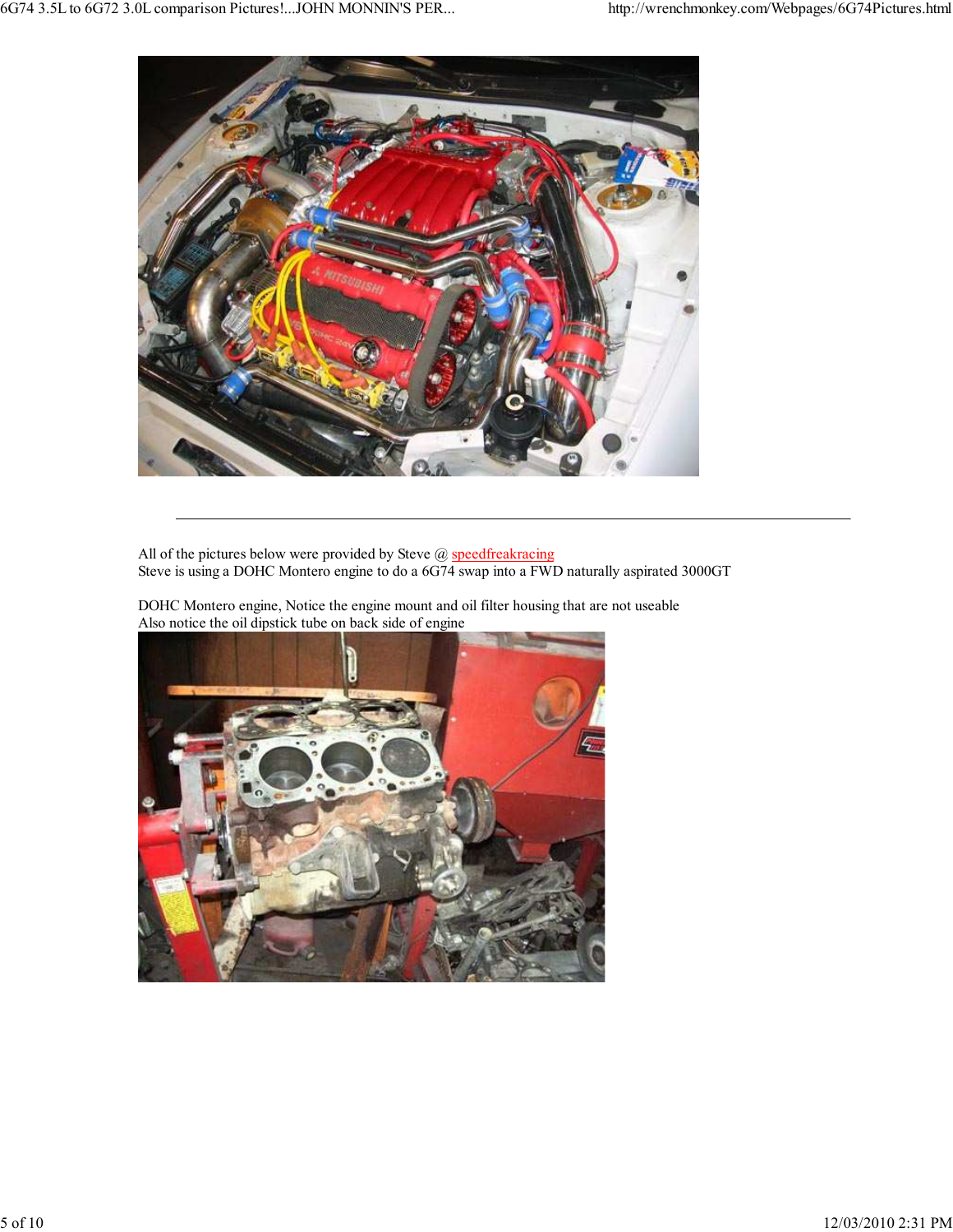

Same DOHC Montero engine with 6G72 oil filter bracket and A/C compressor mounting bracket installed



The DOHC Montero harmonic balance will not work in a 3s, next to a Lightweight aluminum 3S crank pulley

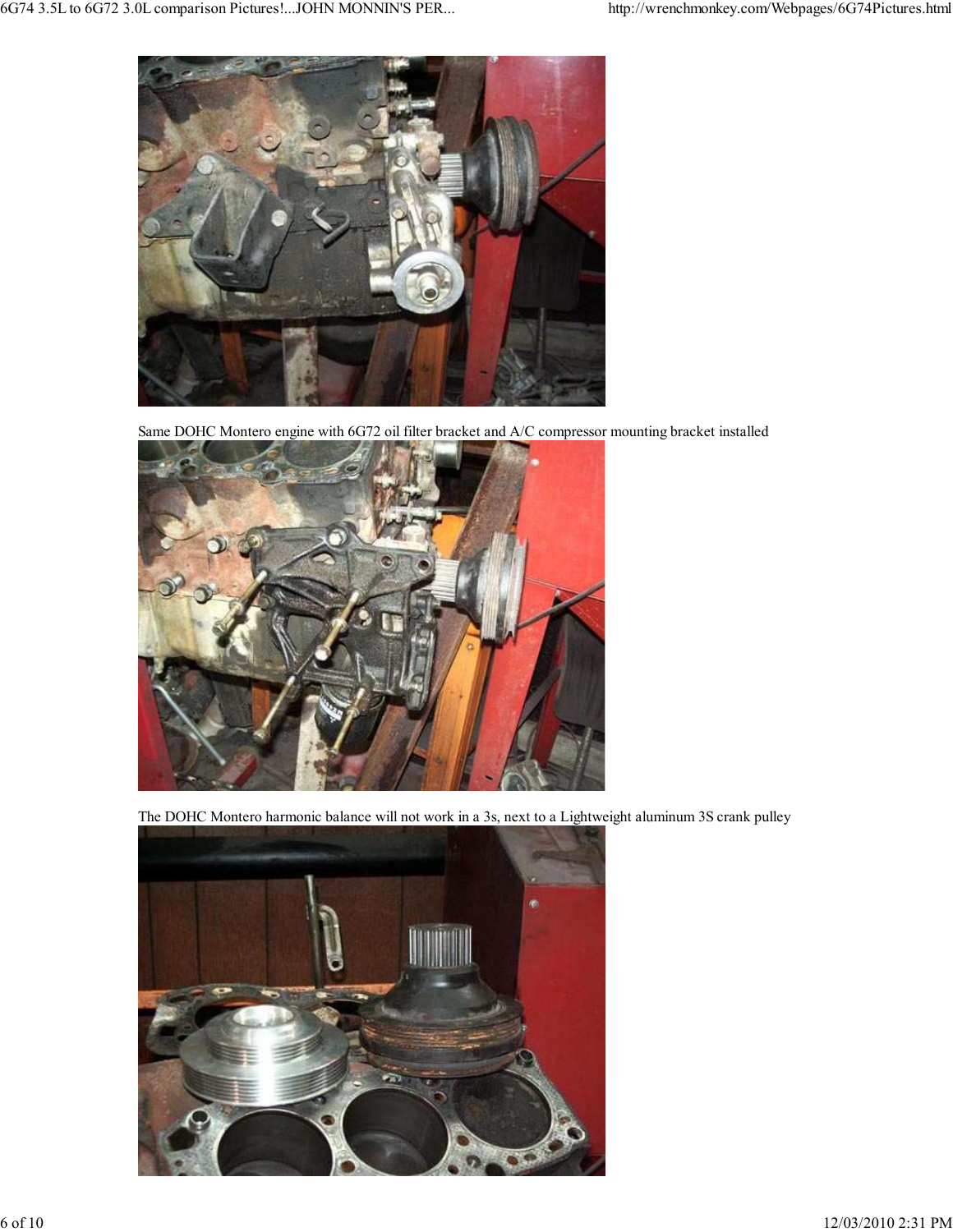The DOHC Montero water crossover tube is just all wrong!



The 6G72 Water crossover tube will not wotk either



The DOHC Montero Lower intake has rounder holes but it will still work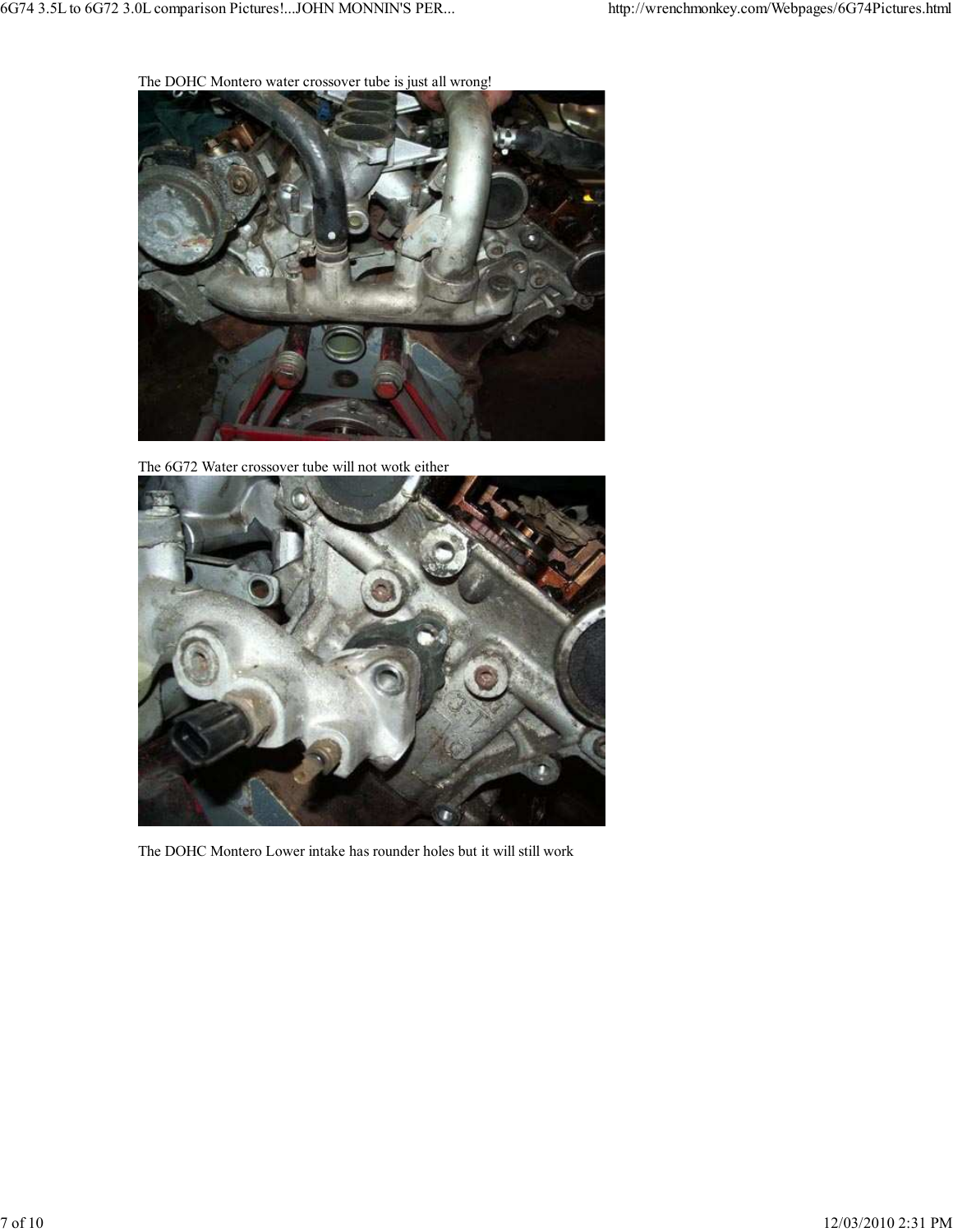

A 6G72 Alternator mounting bracket will not fit w/o modifications



A 6g72 P/S pump bracket and idler pulley is too clost to timing belt idler pulley

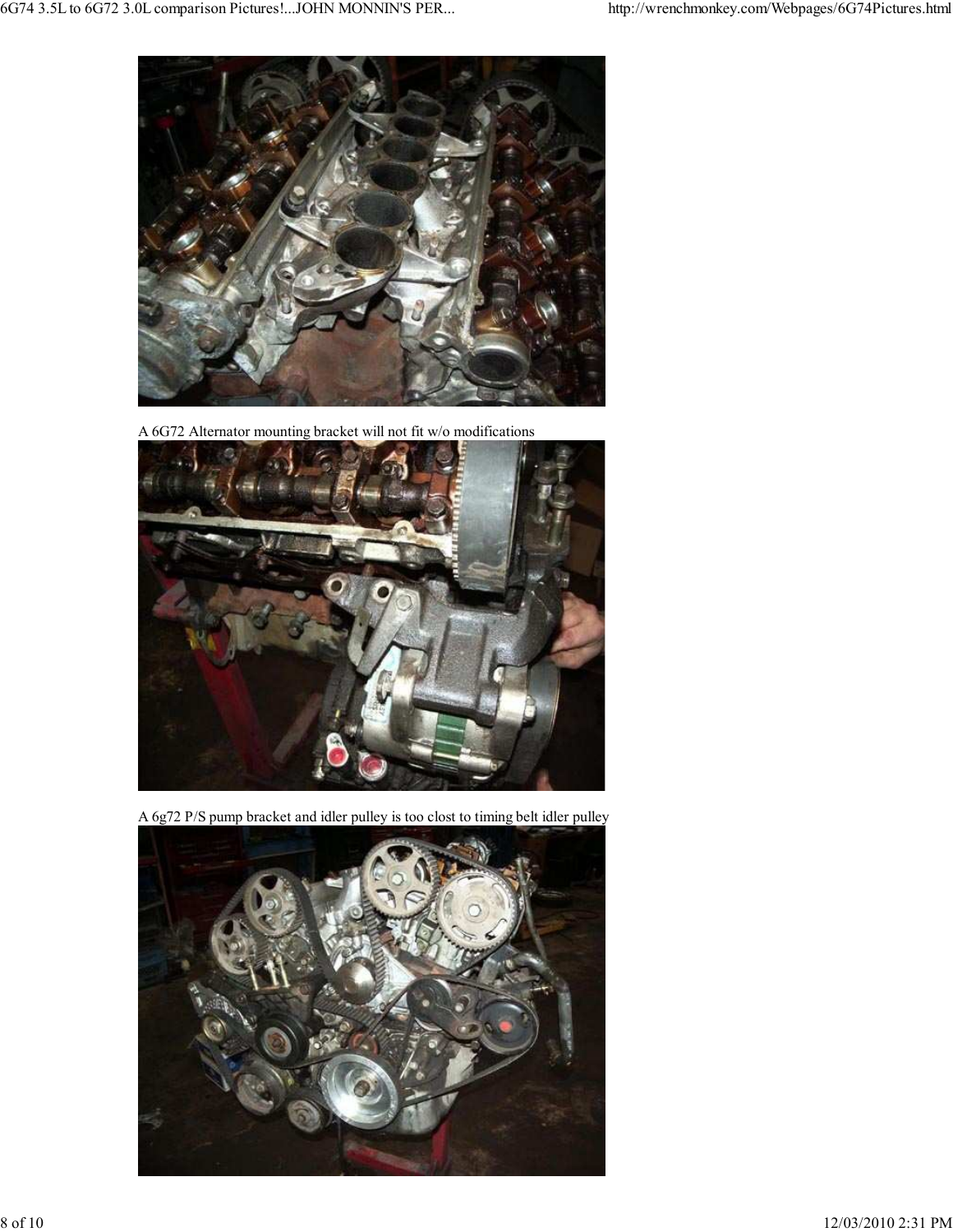

A NA Montero or JSPEC 6G74 has a plug were oilsending unit is needed



Once the plug is removed the adpater from a 6G72 engine can be installed